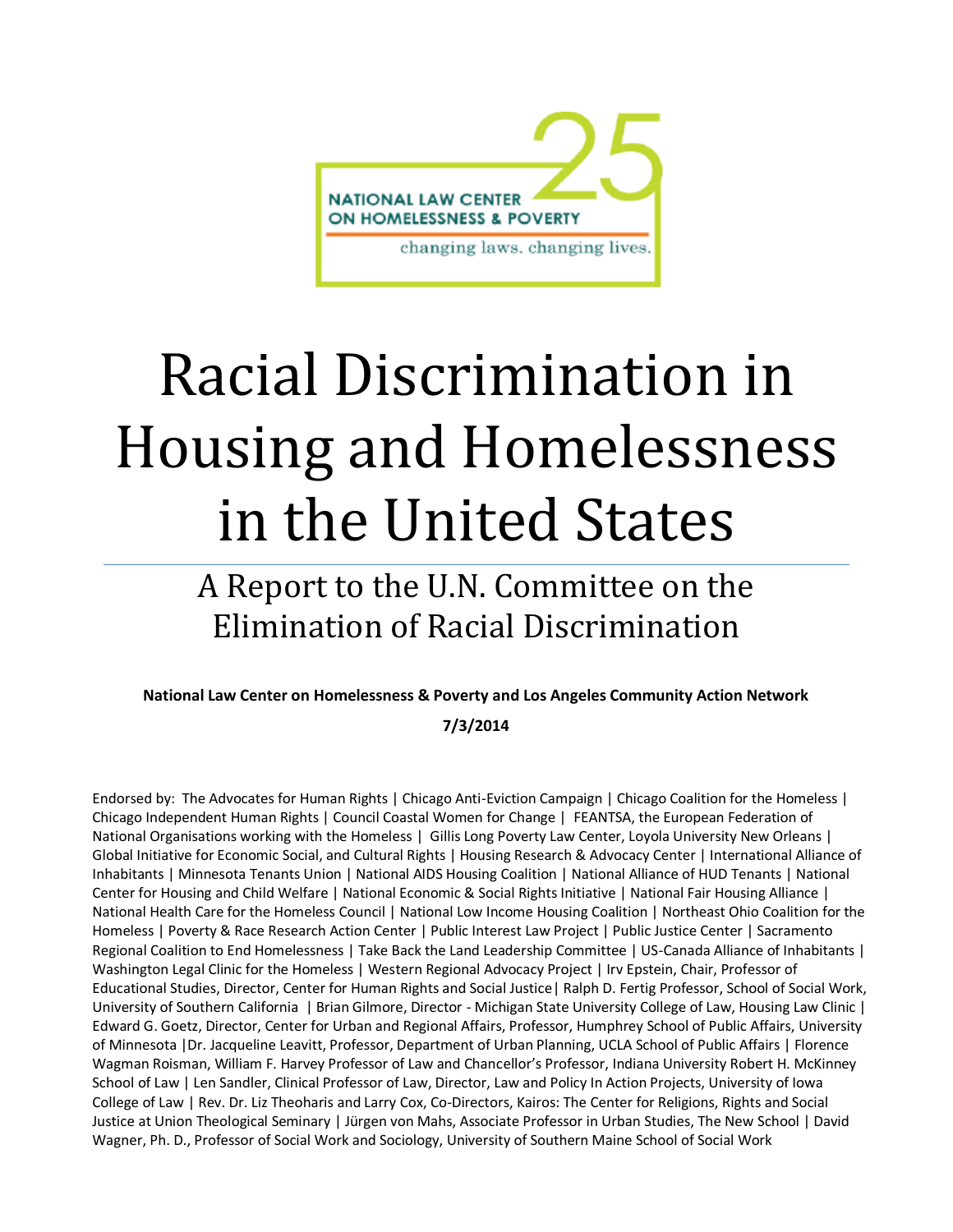#### **Summary**

1. Homelessness and the lack of affordable housing in the United States of America have a disparate racial impact, in violation of the United States' obligations under the International Convention on the Elimination of All Forms of Racial Discrimination.<sup>1</sup> Federal housing subsidies provided through the tax code disproportionately benefit highincome, predominantly white, homeowners, while the number of federally subsidized housing units only reaches one-quarter of the income-eligible population, leaving this predominantly minority and female-headed lower income population severely rent burdened and vulnerable to eviction.<sup>2</sup> Legal protections for renters in foreclosed properties, which primarily aid racial minorities, are in danger of expiring at the end of this year, threatening more people with homelessness.<sup>3</sup> Yet, rather than combating these causes of homelessness, many municipalities, with the acquiescence of the federal government, have used laws that criminalize life-sustaining activities to target homeless persons - in particular people of color. $4$ 

#### **Racial Disparities in Access To Affordable Housing and Vulnerability to Foreclosure**

- 2. A household with worst case housing needs is defined as one that spends more than 50% of income on rent, making its members extremely vulnerable to eviction.<sup>5</sup> More than 50% of people with worst case housing needs are Black, Hispanic, or members of other racial minority groups.<sup>6</sup> This is a product of inadequate incomes and high rents; a person working a regular work week at the legal minimum wage cannot afford the fair market rent for a one-bedroom apartment anywhere in the United States.<sup>7</sup> Nearly seven of ten households with annual incomes of less than \$15,000 (roughly the equivalent of yearround minimum wage employment) face worst case housing needs. <sup>8</sup> Families headed by women of color are disproportionately affected due to their lower incomes.<sup>9</sup> One recent study found women in black neighborhoods in Milwaukee represented only 9.6% of the population, but 30% of the evictions.<sup>10</sup>
- 3. The United States asserts in its report that the Department of Housing & Urban Development ("HUD") provides affordable housing to a disproportionately high number of minorities.<sup>11</sup> However, while this may be the case, the State Party omits the critical fact that the United States expends more than \$70 billion annually on the mortgage income tax deduction, with 77% of its benefit going to predominantly white households with incomes over \$100,000 per year<sup>12</sup> - while only appropriating \$44.8 billion to the entire HUD budget directed at low-income populations, with the result that only 25% of the households eligible for HUD aid actually receive assistance.<sup>13</sup> Moreover, since the late 1970s, the HUD budget has been cut by more than 56%, leading to reductions of approximately 10,000 units per year in the stock of publicly assisted housing and further exacerbating housing inequality based on race.<sup>14</sup>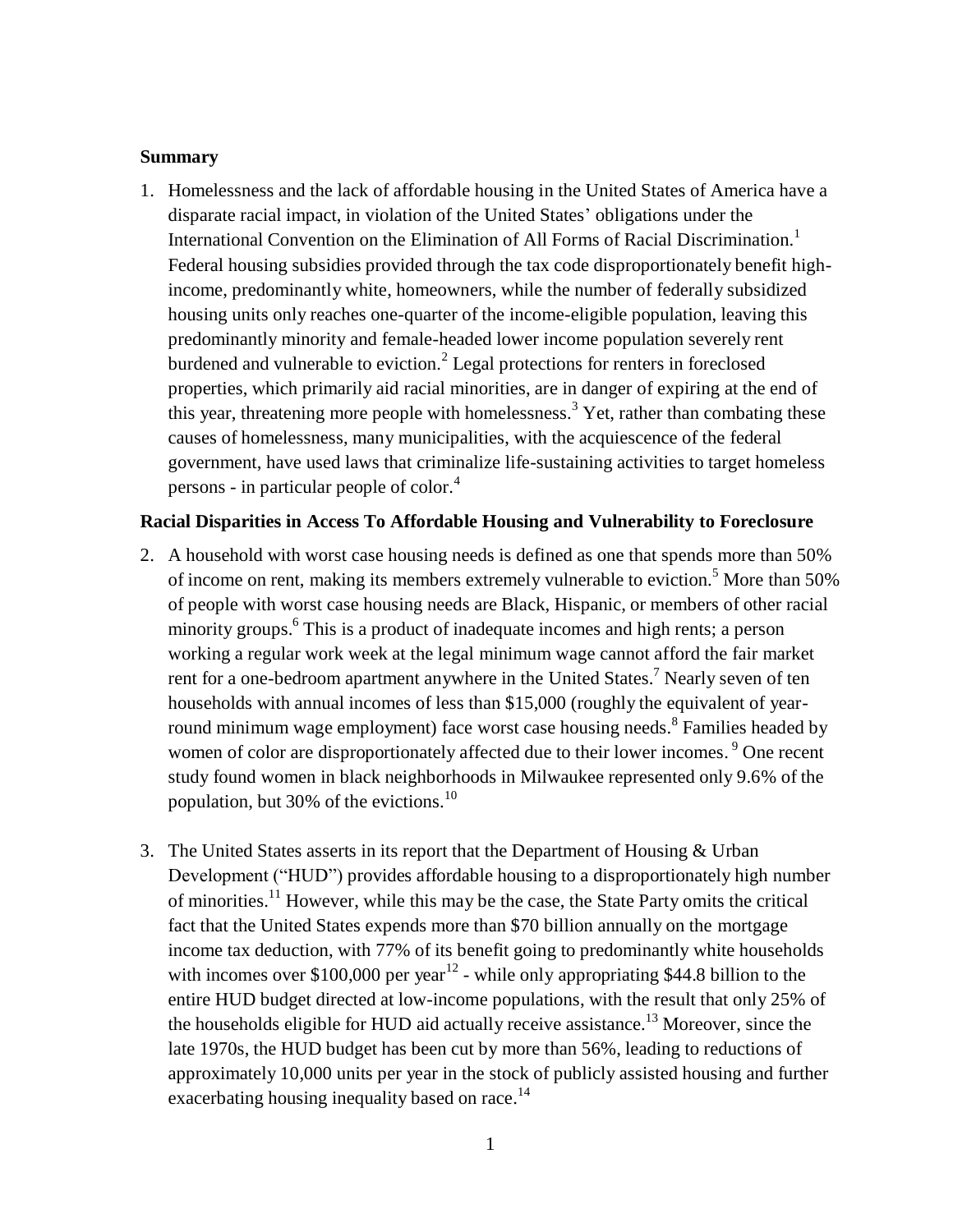- 4. The National Housing Trust Fund was designed to be a permanent, dedicated funding source to increase and preserve the supply of rental units and increase homeownership for the lowest income households, funded by contributions from government-sponsored enterprises Fannie Mae and Freddie Mac. However, the Trust Fund lacks any resources; following the takeover of the GSEs by the Federal Housing Finance Administration in 2008, their contributions to the Trust Fund were suspended (before they had even begun) and no new funding has been provided.<sup>15</sup>
- 5. The foreclosure crisis has disproportionately affected racial minorities. For example, in New England, the foreclosure rate per unit is more than five times higher in largely nonwhite, high poverty neighborhoods than in predominantly white, low poverty neighborhoods.<sup>16</sup> In Chicago, the foreclosure rates between 2009 and 2013 were highest in communities comprised mainly of African American and Hispanic households.<sup>17</sup> These foreclosures affect more than homeowners: approximately 40% of families facing eviction due to foreclosure are renters.<sup>18</sup> Although the United States passed the Protecting Tenants at Foreclosure Act (PTFA) in 2009, which provides a minimum of 90 days' notice to most renters in buildings that are foreclosed upon, the law will expire on December 31, 2014.<sup>19</sup> Before the PTFA, renters could be unaware that their landlords had defaulted on their mortgage and be summarily evicted into homelessness – if the law is not extended or made permanent, this will recur.<sup>20</sup>
- 6. Despite the United States' assertion in paragraph 58 of its report that the Convention does not require ensuring the fulfillment of the rights enumerated in Article 5 (including the right to housing) but only requires prohibiting discrimination in the rights as they are codified in domestic law,  $^{21}$  the Committee on the Elimination of Racial Discrimination's 2001 Concluding Recommendations state that the United States should review its existing laws and policies to "ensure effective protection against… any unjustifiable disparate impact."<sup>22</sup> The Committee has held that to satisfy the equal enjoyment of housing for all races, a State Party must revise its housing plans to account for racial disparities and ensure that its policies do not perpetuate indirect discrimination.<sup>23</sup> Accordingly, where racial minorities suffer from poorer housing conditions than their white counterparts, a state is obligated under the Convention to adopt targeted policies to improve their situation. The federal policies that continue to result in housing related tax subsidies going disproportionately to wealthy white homeowners while limiting the availability of housing subsidies and eviction protections to poor minority renters are precisely the sort of policies that the Committee has indicated require adoption of special measures to "secure to disadvantaged groups the full and equal enjoyment of human rights and fundamental freedoms."<sup>24</sup> By funding the National Housing Trust Fund and making the PTFA permanent, the United States would begin to remedy the racially disparate impact of government housing policies on poor minorities, or at a minimum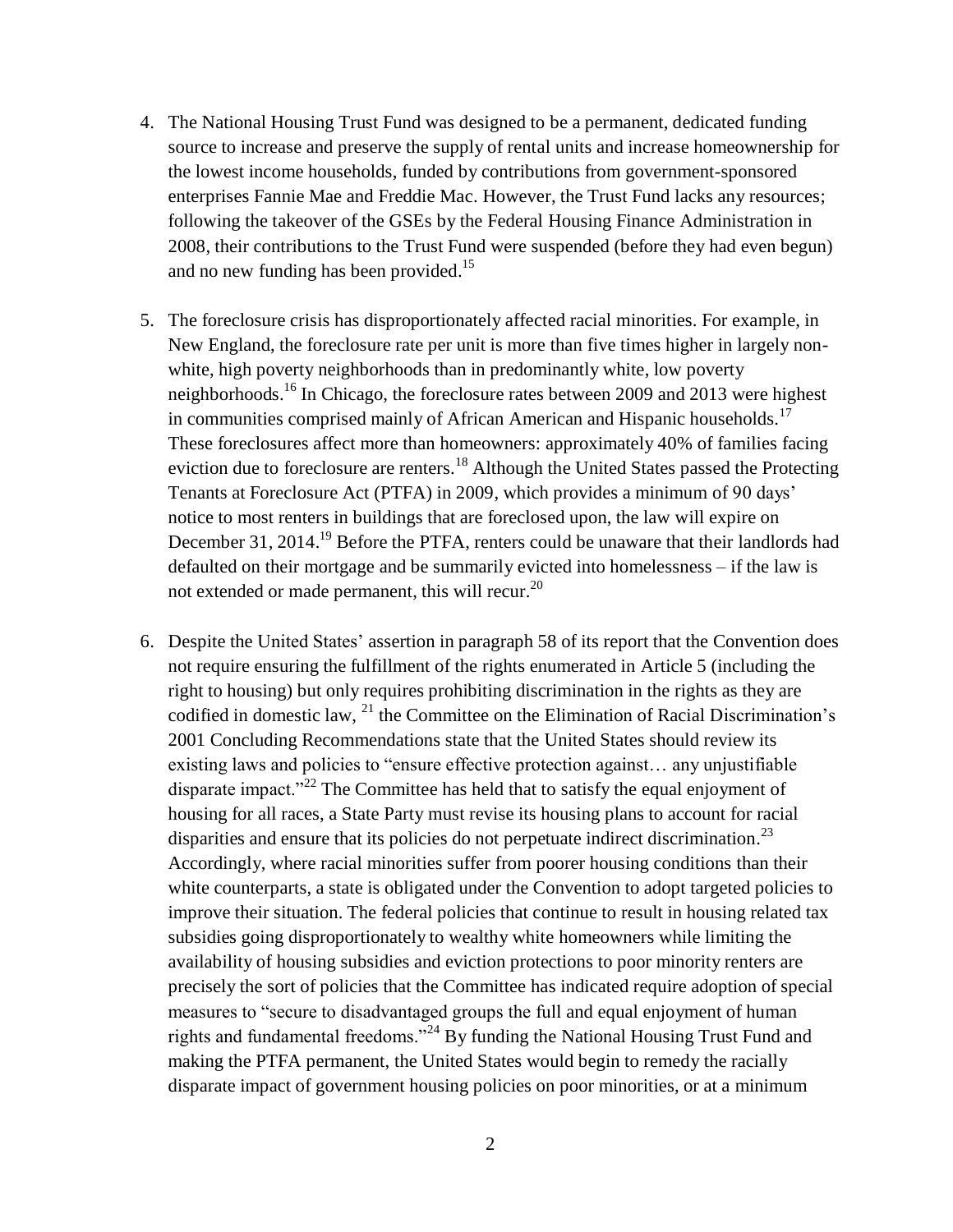prevent further retrogression in violation of Articles  $2(1)(c)$ ,  $2(2)$ , and  $5(e)(iii)$  of the Convention.

#### **Racial Disparities in Homelessness**

- 7. Lack of affordable housing results in an estimated 3.5 million people experiencing homelessness in the United States annually,  $^{25}$  of whom 42% are African-Americans (despite being only 12% of the population overall); 20% Hispanic (12% overall); 4% Native American (1% overall); and 2% Asian (1% overall).<sup>26</sup> Despite the United States government's assertion that homelessness is decreasing, $^{27}$  HUD's figures only recognize people living on the street, in areas unfit for human habitation, or in shelters or transitional housing. The definition omits those who are doubled up in the homes of friends or family, a number which increased by 9.4% from 2010 to 2011, to 7.4 million people.<sup>28</sup> These people, including more than 1.1million children, have no legal protection against being required to leave their living situation on a moment's notice, yet in nearly all cases they are not eligible for assistance through federal homelessness programs.<sup>29</sup>
- 8. Moreover, the United States' report neglects to mention the trend of cities across the country targeting homeless persons by making it illegal to perform life-sustaining activities as sleeping/camping, eating, sitting, and begging in public spaces. Accompanying strategies include disproportionately enforcing generally applicable laws, such as those against jaywalking and littering, against homeless persons. The discriminatory impact of criminalization of homelessness was specifically pointed out by the Special Rapporteur on Racism during his 2008 visit to the United States, citing the example of Los Angeles' Skid Row.<sup>30</sup> This 50 square-block area has approximately 4,500 homeless individuals and families living in it, 69% of whom are African American.<sup>31</sup> Beginning in September 2006, the City announced its "Safer City Initiative," bringing 50 new police officers to the area at a cost of \$6 million per year supposedly to target violent crime, while only spending \$5.7 million for emergency housing, services, and permanent housing in the remaining  $464$  square miles of the City.<sup>32</sup> However, in the first year of the SCI program, the police confiscated only three handguns, while issuing an average of 1,000 citations per month, primarily for jaywalking violations by African Americans - 48 to 69 times the number of citations in the city at large.<sup>33</sup> Officers also enforce an ordinance which prohibits sitting, lying and sleeping on the sidewalk. While a court-approved settlement prevents the City from enforcing this law from 9:00 pm to 6:00 am, people of all ages and abilities without a private place to rest are expected to walk or stand for the remaining 15 hours in a day or risk arrest. One older African American woman, Annie, has been arrested more than 100 times for these violations since the beginning of the Initiative. Many others have been arrested during "sweeps" that start at  $6:01$  AM.<sup>34</sup>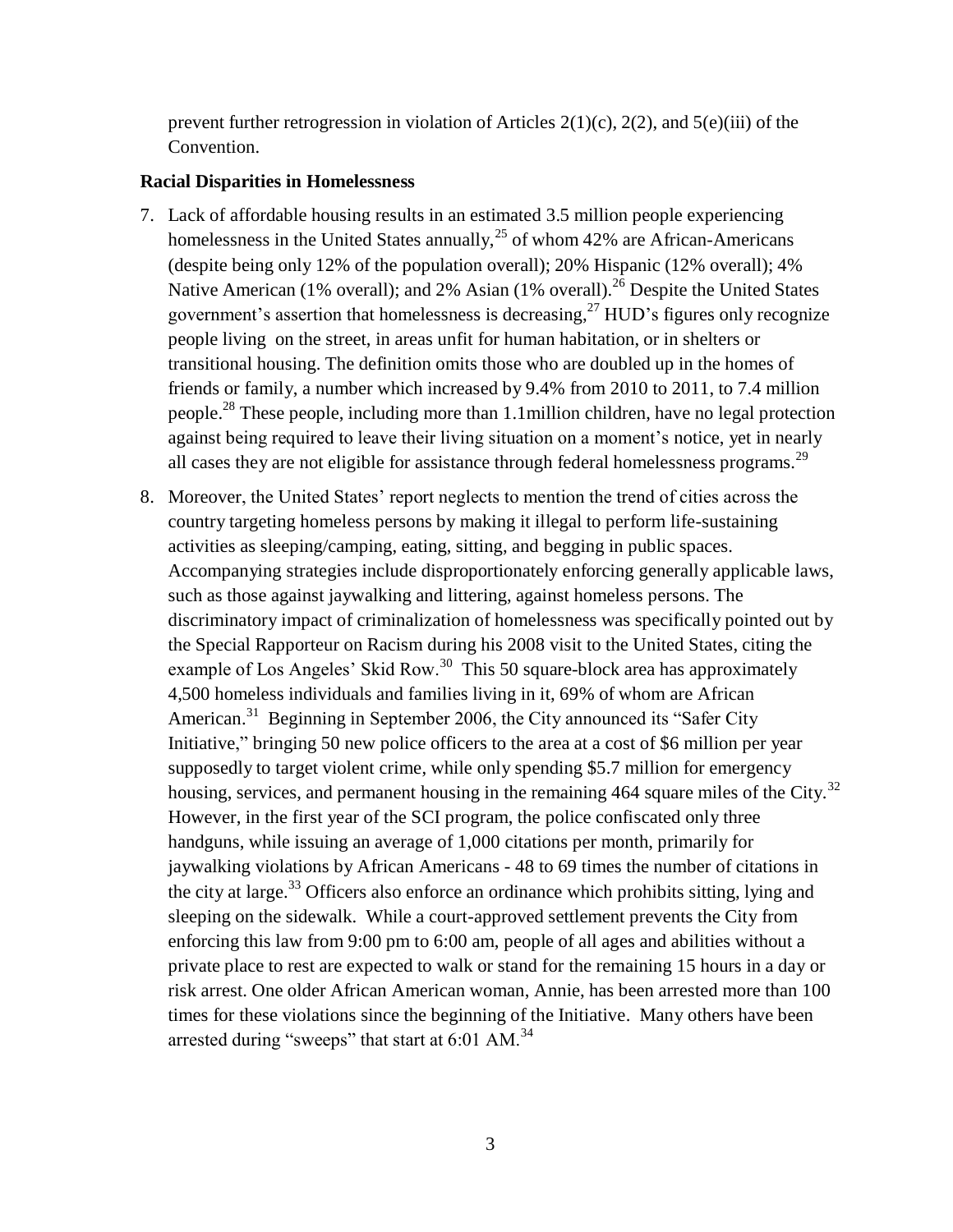- 9. Criminalization of homelessness has been condemned as cruel, inhuman, and degrading treatment and as racially discriminatory by the Human Rights Committee and numerous rapporteurs, who have also called for federal funding incentives to discourage these practices.<sup>35</sup> The Committee's General Recommendation 31 states that State Parties should pay the greatest attention to indicators of discrimination that include the "proportionately higher crime rates attributed to persons belonging to those groups, particularly as regards petty street crime … as indicators of the exclusion or the non integration of such persons into society."<sup>36</sup>
- 10. The disparate impact of homelessness on racial minorities puts the United States in violation of Articles 1, 2, and 5 of the Convention. The federal government should take steps to remedy this impact, including by expanding the definition of homelessness and providing homeless persons with additional housing aid, and by creating funding incentives in federal housing and law enforcement grants to discourage local criminalization measures.

#### **Suggested Questions for the United States Government**

- **11. Will the State Party create an adequate and sustainable funding source for the National Housing Trust Fund, to meet the demand for affordable housing production?**
- **12. Will the State Party protect renters from immediate eviction following the foreclosures of their landlords by making the Protecting Tenants at Foreclosure Act permanent?**
- **13. Will the State Party create funding incentives in its federal grants to decrease the criminalization of homelessness?**

**Suggested Concluding Recommendation**

**14. The Committee notes with deep concern the continuing racially disparate impact of the lack of affordable rental housing in the United States, due primarily to the foreclosure crisis and the shrinking supply of housing affordable to low-income populations. The Committee is further concerned with the growth of ordinances and law enforcement policies that criminalize homelessness, which exacerbates rather than alleviates these disparities.**

The Committee recommends that the State Party take immediate steps to reduce the disparate impact of housing rights violations, including by increasing the supply of affordable housing through an adequately and permanently funded National Housing Trust Fund, making permanent the Protecting Tenants at Foreclosure Act and creating adequate implementation policies, expanding HUD's definition of homelessness to include those doubled up due to economic necessity (and providing resources to house this population), and providing incentives in housing and criminal justice grants for communities to address homelessness by providing adequate housing and other services.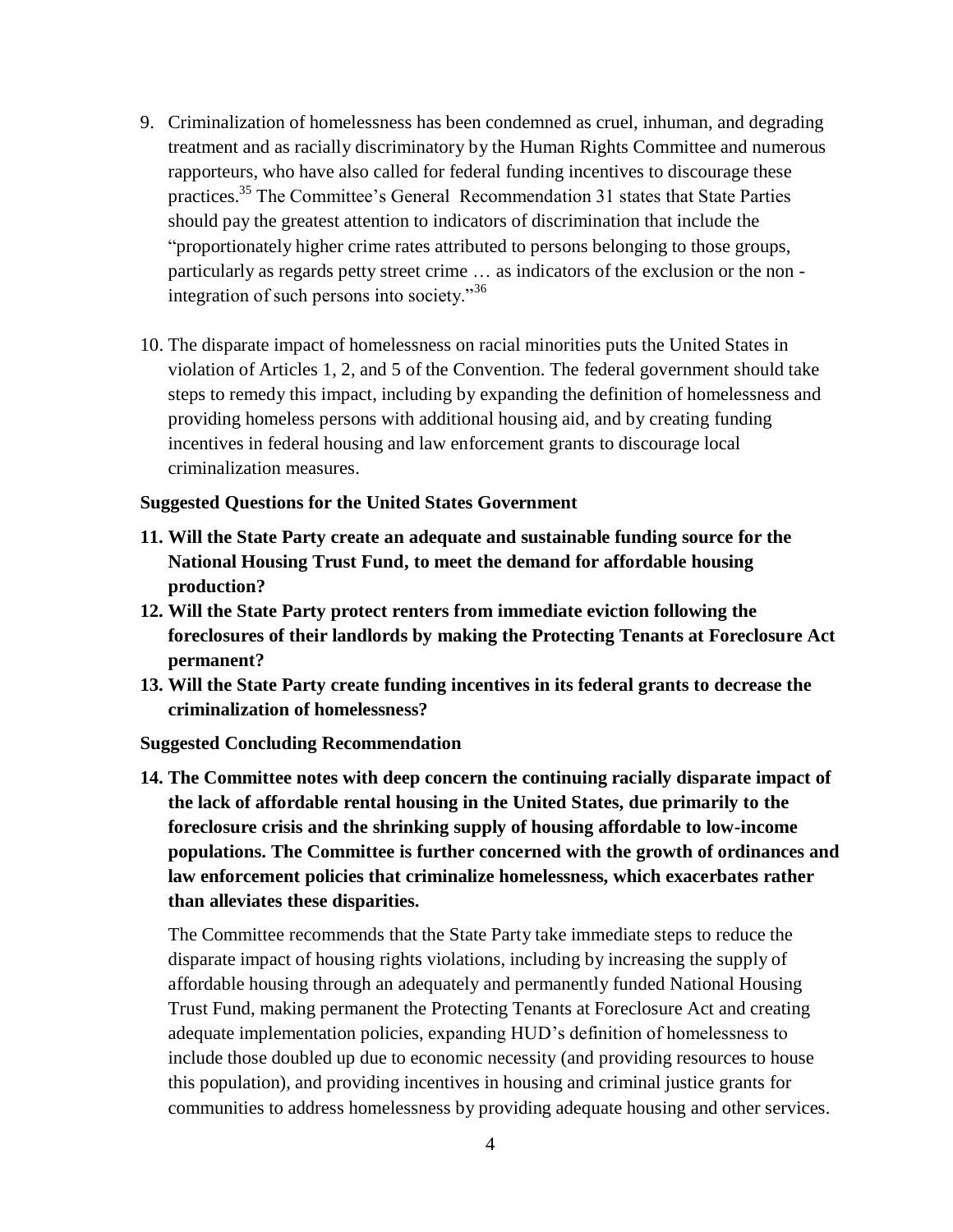$1$ . The arguments made in this report are abbreviated due to space limitations; a fuller development of the arguments can be found in National Law Center on Homelessness & Poverty, et. al., *A Report to the Committee on the Elimination of Racial Discrimination on Racial Discrimination in Homelessness and Affordable Housing in the United States* (2007), http://nlchp.org/documents/CERD\_Housing\_Report\_2007.

2 Joint Center for Housing Studies of Harvard University, *The State of the Nation's Housing* 2013 4-5 (2013), http://www.jchs.harvard.edu/sites/jchs.harvard.edu/files/son2013.pdf.

3 *See* National Law Center on Homelessness & Poverty, *Eviction (Without) Notice: Renters and the Foreclosure Crisis* (2012), http://nlchp.org/Eviction\_Without\_Notice.

4 *See* National Law Center on Homelessness & Poverty, Cruel, Inhuman, and Degrading: Homelessness in the United States under the International Covenant on Civil & Political Rights (2013), http://www.nlchp.org/Cruel\_Inhuman\_and\_Degrading

- <sup>5</sup> The State of the Nation's Housing supra note 2 at 30.
- <sup>6</sup> U.S. DEPARTMENT OF HOUSING AND URBAN DEVELOPMENT, WORST CASE HOUSING NEEDS 2011: REPORT TO CONGRESS viii (2013).
- $<sup>7</sup>$  The State of the Nation's Housing supra note 2 at 30.</sup>

*8 Id*.

 $\overline{a}$ 

<sup>9</sup> Matthew Desmond, Poor Black Women are Evicted at Alarming Rates, Setting Off a Chain of Hardship, MacArthur Foundation, Mar. 2014, http://www.macfound.org/media/files/HHM\_Research\_Brief\_-Poor\_Black\_Women\_Are\_Evicted\_at\_Alarming\_Rates.pdf.

<sup>10</sup> *Id.*

- <sup>11</sup> See Seventh to Ninth Periodic Reports of the United States of America to the Committee on the Elimination of *Racial Discrimination*, para. 39-40, CERD/C/USA/7-9, 3 Oct. 2013, available at
- http://ohchr.org/english/bodies/cerd/docs/AdvanceVersion/cerd\_c\_usa6.doc.. <sup>12</sup> Will Fischer and Chye-Ching Huang, Mortgage Interest Deduction Is Ripe for Reform, Center for Budget &

Policy Priorities, June 25, 2013, http://www.cbpp.org/cms/?fa=view&id=3948.

- <sup>13</sup> *The State of the Nation's Housing supra note 2 at 30*; Executive Office of the President of the United States, Fiscal Year 2013 Budget of the U.S. Government 123 (2012).
- <sup>14</sup> The 1978 HUD budget authority was \$95,700,000 in constant 2013 dollars (\$33,818,000 in 1978 dollars), the 2014 HUD budget authority estimate is \$41,518,000. White House, Office of Management & Budget, Historical Tables, Table 5.2 – Budget Authority by Agency: 1976-2019 (2014), [http://www.whitehouse.gov/sites/default/files/omb/budget/fy2015/assets/hist05z2.xls.](http://www.whitehouse.gov/sites/default/files/omb/budget/fy2015/assets/hist05z2.xls) *See also,* Western Regional Advocacy Project, Without Housing: Decades of Federal Housing Cutbacks, Massive Homelessness, and Policy Failures 20 (2010); National Low Income Housing Coalition, Out of Reach 2014: 25-Years Later, the Affordable Housing Crisis Continues 4 (2014). Constant dollar calculations based on Samuel H. Williamson, *Seven Ways to Compute the Relative Value of a U.S. Dollar Amount, 1774 to present*, MeasuringWorth, 2014, www.measuringworth.com/uscompare/.
- <sup>15</sup> United For Homes Campaign For the National Housing Trust Fund, National Housing Trust Fund Frequently Asked Questions 1 (2013), http://nlihc.org/sites/default/files/NHTF\_FAQ.pdf.
- <sup>16</sup> National Low Income Housing Coalition, Renters in Foreclosure: Defining the Problem, Identifying the Solutions 4 (2009).
- <sup>17</sup> Lawyers' Committee for Better Housing, Chicago's Foreclosure Crisis: Community Solutions to the Loss of Affordable Rental Housing 2-3 (2013).
- <sup>18</sup> National Low Income Housing Coalition, *Renters In Foreclosure: A Fresh Look at an Ongoing Problem*, 1 (September 2012) , http://nlihc.org/sites/default/files/Renters\_in\_Foreclosure\_2012..
- <sup>19</sup> Protecting Tenants at Foreclosure Act of 2009, Pub. L. No. 111-22, tit. VII, § 702 (a)(2), 123 Stat. 1632, 1660-62 (May 20, 2009), as amended by Pub. L. No. 111-203, tit. XIV, §1484 (2010).
- <sup>20</sup> *See* National Law Center on Homelessness & Poverty, *Eviction (Without) Notice: Renters and the Foreclosure Crisis* (2012), http://nlchp.org/Eviction\_Without\_Notice.
- <sup>21</sup> *See Seventh to Ninth Periodic Reports of the United States of America to the Committee on the Elimination of Racial Discrimination*, para 58, CERD/C/USA/7-9, 3 Oct. 2013, available at http://ohchr.org/english/bodies/cerd/docs/AdvanceVersion/cerd\_c\_usa6.doc.
- <sup>22</sup> Committee on the Elimination of Racial Discrimination, *Concluding observations on the United States of America*. 14/08/2001, paras. 380-407, U.N. Doc. A/56/18. *See also* Committee on the Elimination of Racial Discrimination, General Recommendation 14, *Definition of Racial Discrimination,* para. 114, U.N. Doc A/48/18 (1994), reprinted *in Compilation of General Comments and General Recommendations*